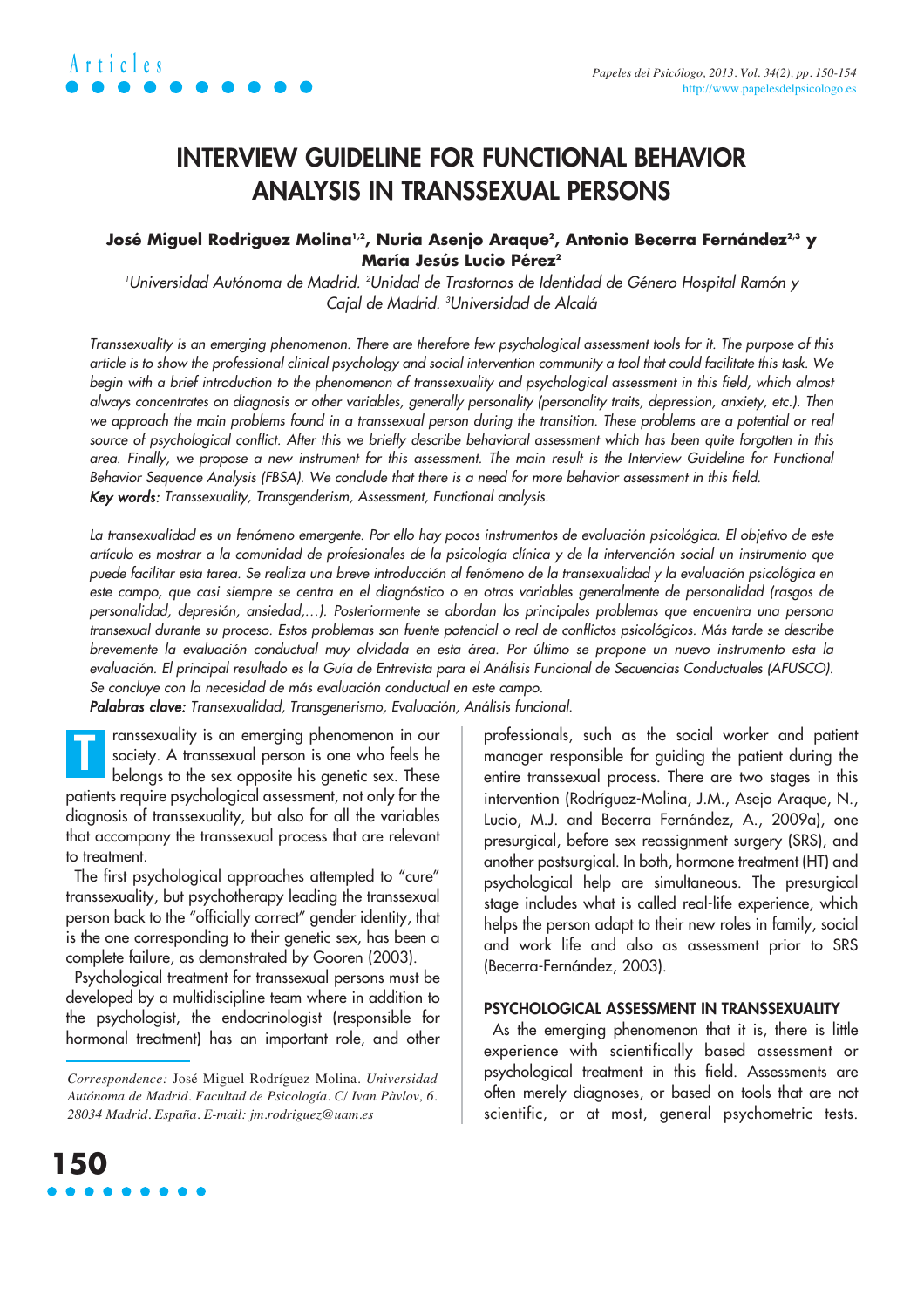Psychometric, or psychoanalytical assessments, which without doubt can provide interesting points of view, have provided little practical information for treatment of these people. There is a certain heritage of knowledge about gender identity, but there is a huge leap between this knowledge and practical intervention.

Attempts at intervention from scientific paradigms are few, although they seem to be growing. Therefore, there is still no body of doctrine to act as a basic guide to assessment and psychological intervention in transsexual persons (Rodríguez-Molina, J.M., Asenjo Araque, N., Lucio, M.J., Pérez López, G., Rabito, M.F., Fernández Serrano, M.J., Izquierdo, C. and Becerra Fernández, A., 2009b).

Most of the tools used for assessment of transsexual persons have to do either with diagnosis or with personality (general traits, anxiety, depression, etc.).

Above all, there are no patterns of approach to psychological assessment of these patients from a **cognitive behavioral orientation**. Classic psychotherapeutic assessment does not say much about the difficulties the person in the transsexual process is going to come up against, for example, when he wants a job interview, tell his family, or establish a new partner relationship.

#### **TRANSSEXUAL PROBLEMS**

Transsexual persons have many problems in addition to those of the general population. They often suffer from the same ones as they do, but exacerbated by their transsexuality. For example, any adolescent who is born a male and feels like a female may call attention at school and be bullied by his schoolmates, which is also hardly compatible with good academic performance. There are at least three areas in which transsexual persons find special difficulties: in the family, at work or school and with their partner (Godás, 2006).

The family hardly ever accepts gracefully what they understand as "sex change", especially the parents, who usually see their son or daughter as a mental patient who "got something in their head" that seems outlandish to them. This is always, to a greater or lesser extent, a source of conflict. The behavior of the parents usually goes through three stages (Godás Sieso, 2006): A first stage of angry and even aggressive reaction, with attempts to get a professional to **cure** their sick son or daughter. The second stage is negotiation, where the transsexual person is supported, but attempting to negotiate concessions, such as not dressing like the felt sex where the neighbors can see them. A third stage (not always reached) is assumption of the reality (sometimes with overtones of depression). It is not uncommon to find transsexual persons who are harassed by other people at work. An associated problem is the name. When someone who looks like a female goes to a job interview with a male ID card, or vice versa, in addition to the anxiety typically generated by the situation, the difficulties of being accepted by the employer are greatly increased.

**Articles**

At school, as mentioned above, bullying is a normal pattern. This sometimes leads adolescent transsexuals to leave school, which in turn has effects on later employability. Even a well-integrated worker who begins the transsexual process develops changes that are clearly perceivable by his workmates, superiors and clients (in fact that is what is intended) and this will cause confusion in his surroundings and perhaps difficult situations and even dismissal.

But possibly the area with the most difficulties is with their partner. In fact most transsexual persons communicate their circumstances to the family before they do to a person who attracts them (Cano Oncala, G., Bergero, T., Esteva, I., Giraldo, F., Gómez, M. and Goneman, I., 2004). Many transsexuals are heterosexual (from the point of view of felt sex). That is, a woman transsexual (born a man) is heterosexual if she is attracted to men. But in most of these cases they usually reject relations with homosexuals. However, it is often hard to establish relations with heterosexual males because they do not look completely feminine and even have masculine genitals before SRS. Most heterosexual men would not want a partner like that.

Still greater is the problem of persons who show their desire to begin transsexualization after having a partner relationship. In most cases, the partner leaves the transsexual person.

Concentrating on more operative aspects, for most transsexual persons there are **two behavioral problems** throughout the transsexual process. One is **communicating** their condition in their setting (family, mate, friends, and workmates). The other is dressing and adopting an **image** corresponding to the felt sex in the presence of others.

Many transsexual persons avoid communicating their transsexuality. This seems to work as a negative reinforcement mechanism (because the anxiety that it would cause them to do so is delayed for a while). However, the

# **151**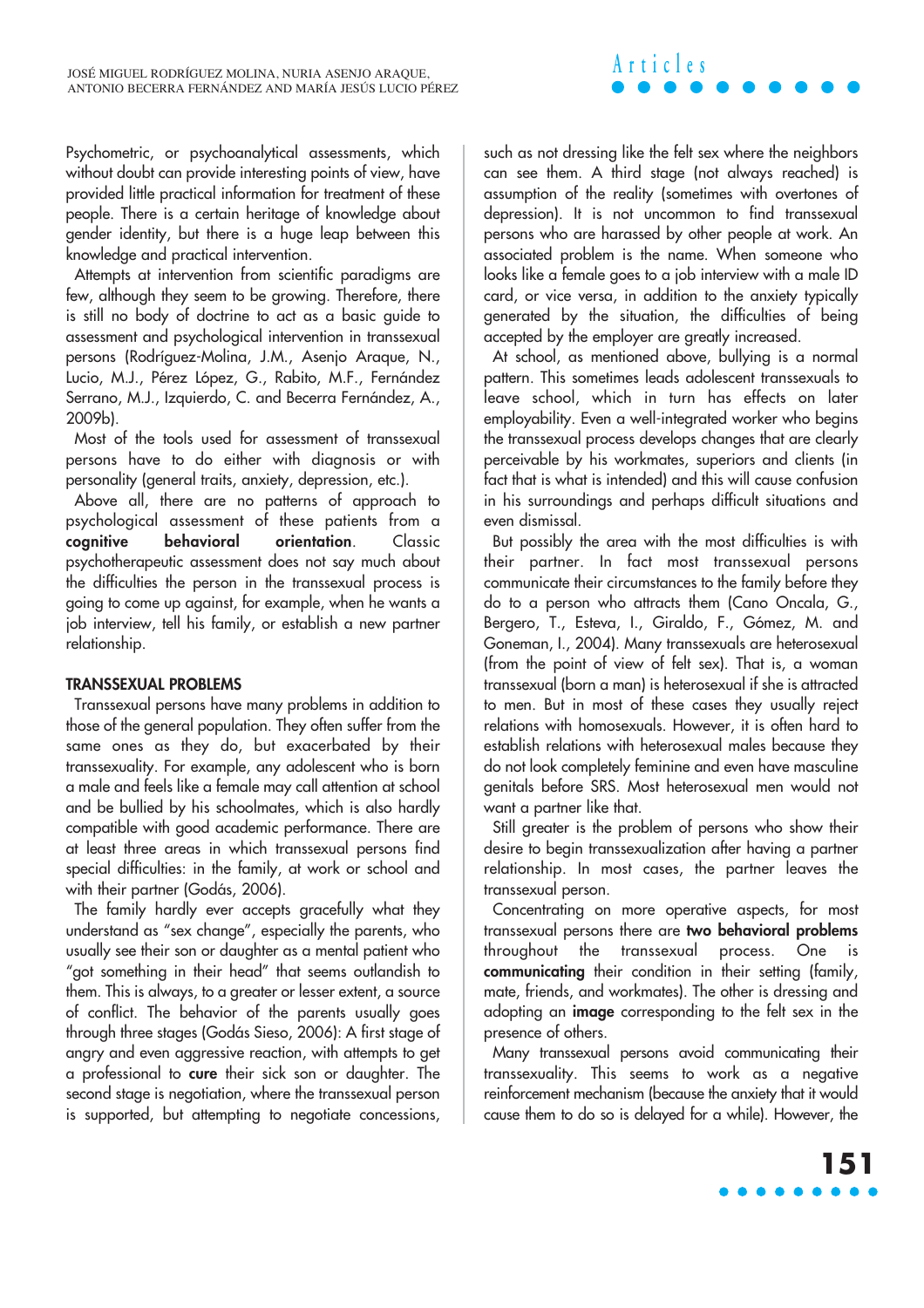### **Articles**

decision to postpone it usually does not solve the problem, but only aggravates it. Communicating their transsexuality is generally hard and not exempt from risks, but even so, it is usually advisable if an intimate relationship with someone is desired. If a lasting relationship is sought and the mate discovers it later, the other normally reacts in anger, will feel deceived, and the possibility of establishing a relationship as a couple will be frustrated. If it is only a superficial relationship, it could quickly lead to sexual relations and the other will feel equally deceived and sometimes will even have reactions of revulsion or aggressiveness on discovering the genitals of the transsexual person. But neither is it advisable to publically announce it. In this area, it is decisive to be able to appropriately discriminate when and when not to communicate it depending on the expected consequences in each case.

Other times, the person communicates it, but does so poorly, either inhibited or aggressively, which heightens the probability of poor acceptance by the other party. Sometimes they simply choose the wrong words for the concrete situation they are in. For example, the more biologicist arguments are generally inadequate for one's elderly mother, and on the other hand are preferable to a more sentimental approach for one's superiors at work. That is, social skills are basic to such behavior (Gómez Gil and Esteva de Antonio, 2006).

Appearance is another source of problem behavior. Many transsexual people avoid dressing like the felt sex so they will not call attention to themselves. This behavior can be adaptive, but it is not when the changes from the hormone treatment are already obvious. As in the case above, it works like a negative reinforcement paradigm to avoid anxiety.

In other cases, the person dresses the way he wants, but suffers severe anxiety when he does. Or else, as a consequence of dressing in a way coherent with his felt sex, he is harassed by peers at school or work.

Finally, some use certain subterfuges to avoid dressing like the felt sense, like saying, "I am not the typical model woman, I am another kind of woman," avoiding wearing a skirt, which would be totally acceptable, but sometimes really hiding fear of dressing like a woman, which must be found out in the psychological assessment.

Both knowing how to communicate their situation and dress according to the felt sex form part of the psychological treatment during the transsexual process. This is called "real-life experience" (Rodríguez-Molina et al., 2009b).

It is a matter of assessing the behavior of the transsexual person, not society's behavior. Sometimes the transsexual person's suffering is caused either by what he does or says (or its omission) or how he does it. This is what we want to assess and not the social reaction to these people, which although it is very important, is outside the scope of this work.

#### **BEHAVIORAL ASSESSMENT**

Since for some purposes, the cognitive-behavioral approach seems more effective than others, we concentrate on behavioral assessment. This arises as a corollary of behavioral therapy and from the start is postulated as an option to classic assessment or psychodiagnosis (Buela-Casal and Sierra, 1997). The origin of this type of assessment should be sought in Kanfer and Saslow (1965) who created the term Behavioral Analysis, which was the start of current behavioral assessment.

In behavioral assessment, maladaptive behavior is the problem and not a mere symptom. In fact, it is usually called problem-behavior. Therefore, the basic goal of behavioral assessment would be to describe the problem behavior and its circumstances.

Barrios (1993) defined behavioral assessment as the identification and measurement of significant units of behavior and of the environmental and organismic variables that control them. In fact, it seems concentration should be on behavior more than on internal elements (Montgomery, 2010). Another relevant definition of behavioral assessment is the one by Rocío Fernández-Ballesteros (1994, pg. 53), "the alternative to psychological assessment which attempts to identify the motor, physiological or cognitive behaviors under study, and the environmental or personal variables that maintain and control them."

In a strict sense, Functional Behavior Analysis (FBA) consists of identifying the problem behavior's functional variables, that is, those that are relevant, controllable and causal and whose manipulation produces a clinically significant change in the problem behavior (Haynes and O'Brien, 1990).

Kanfer and Phillips established the most widely used FBA model (Kanfer and Phillips, 1976), popularly called SOBC for the initials of its components. We think it is a good idea to create an assessment instrument based on this general model, but adapted to the circumstances of transsexual persons, specifically in the problematic situations mentioned above.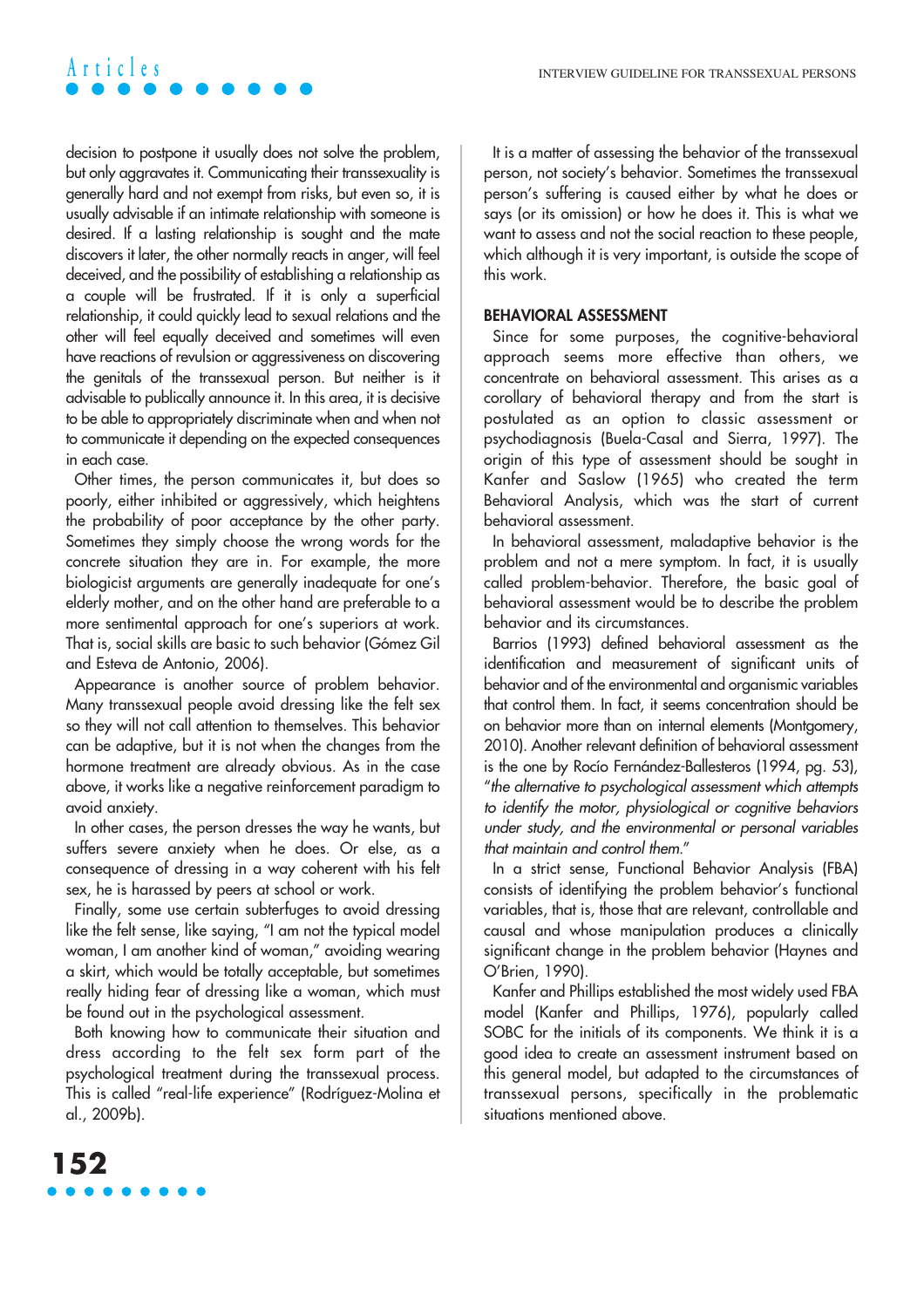**Articles**

Normally, a clinical psychologist begins an interview by asking about the behavior problem. However, sometimes the patient does not come for this, either because he has not yet been in a situation that could potentially trigger the behavior problem or because he does not dare to talk about it or does not consider it appropriate. The psychologist has to go ahead and ask about these situations first.

That is why we think an interview guideline should be designed to serve as a pattern for developing later functional analysis of two standardized problem behaviors, and others if applicable.

#### **RESULTS**

The guideline for interview called Functional Behavior Sequence Analysis of Transsexual Persons (FBSA), is a way of systematizing information acquired for behavior assessment in two common problem sequences in transsexual persons: communicating their condition and adopting an outer image coherent with the felt sex. The questions run through the Kanfer model applied to two problem behaviors.

In view of the above, it was found that it was necessary to design a guideline that would serve as an interview pattern for functional behavior analysis of transsexual persons.

Although Kanfer, in his Functional Behavior Sequence Analysis, postulated that emotional responses were equivalent to physiological responses (Kanfer and Saslow, 1965), and not going into the foundations of this question, it seems to us that one of the important goals of topographical analysis is not to lose relevant information. Most people interpret their emotions and their bodily sensations as different things. In like manner, they usually understand that their thoughts and their emotions are also different things. Therefore, they should be asked about all those responses, regardless of whether the answers are ontologically different or not. So the FBSA asks about motor (what they do or say), cognitive (what they think or imagine), physiological (body response) and emotional (their emotions and feelings) responses.

It should be remembered that the FBSA is not a selfreport, but an interview script.

The FBSA consists of three topographical analyses corresponding to three behavior sequences (one about communicating their condition, another about dressing and adopting an image appropriate to the felt sex and a third open to collect information about other possible problem behaviors) and the corresponding three relational analyses. Communication to the family can also serve as a guide for assessing communication to the partner.

This is not a psychometric tool, for which validity or reliability may be calculated. However, we think that it can be of assistance for orientation in assessing the circumstances surrounding some of the most common problems of transsexual persons during their transition.

The complete instrument may be seen in Table 1.

#### **CONCLUSIONS**

In the field of transsexuality there are few psychological assessment tools and these are usually exclusively for

#### **TABLE 1 INTERVIEW GUIDELINE FOR FUNCTIONAL ANALYSIS OF TRANSSEXUAL PERSONS (FBSA)**

| 1. Describe a situation in which you dressed in clothes of the desired sex and |
|--------------------------------------------------------------------------------|
| this made you feel bad or caused you problems, or a situation in which         |
| you wanted to do it, but in the end did not.                                   |
| a. Recent past physical, social and behavioral background                      |
| b. Distant past background: learning, habits, strategies, conditioning,        |
| skills, personality, etc.                                                      |
| c. Motor behavior: What you said and did (or did not do or say).               |
| d. Cognitive behavior: What you thought and imagined.                          |
| e. Physiological behavior: How your body reacted                               |
| f. Emotional behavior: What you felt, your emotions                            |
| g. Consequences of these behaviors: positive and negative, because of          |
| presence or omission, short and long-term                                      |
| h. Other information of interest                                               |
| 2. Describe a situation in which you communicated your situation of            |
| transsexuality and this made you feel bad or it caused you problems, or        |
| else a situation in which you wanted to do it, but in the end did not.         |
| a. Recent past physical, social and behavioral background                      |
| b. Distant past background: learning, habits, strategies, conditioning,        |
| skills, personality, etc.                                                      |
| c. Motor behavior: What you said and did (or did not do or say).               |
| d. Cognitive behavior: What you thought and imagined.                          |
| e. Physiological behavior: How your body reacted                               |
| f. Emotional behavior: What you felt, your emotions                            |
| g. Consequences of these behaviors: positive and negative, because of          |
| presence or omission, short and long-term                                      |
| h. Other information of interest                                               |
| 3. Describe a situation that has to do with your condition as a transsexual    |
| person in which you had to do something and this made you feel bad or          |
| caused you problems, or else a situation in which you wanted to do it, but     |
| in the end did not.                                                            |
| a. Recent past physical, social and behavioral background                      |
| b. Distant past background: learning, habits, strategies, conditioning,        |
| skills, personality, etc.                                                      |
| c. Motor behavior: What you said and did (or did not do or say).               |
| d. Cognitive behavior: What you thought and imagined.                          |
| e. Physiological behavior: How your body reacted                               |
| f. Emotional behavior: What you felt, your emotions                            |
| g. Consequences of these behaviors: positive and negative, because of          |
| presence or omission, short and long-term                                      |
| h. Other information of interest                                               |
| 4. RELATIONAL ANALYSIS OF SITUATION 1                                          |
| 5. RELATIONAL ANALYSIS OF SITUATION 2                                          |
|                                                                                |

6. RELATIONAL ANALYSIS OF SITUATION 2